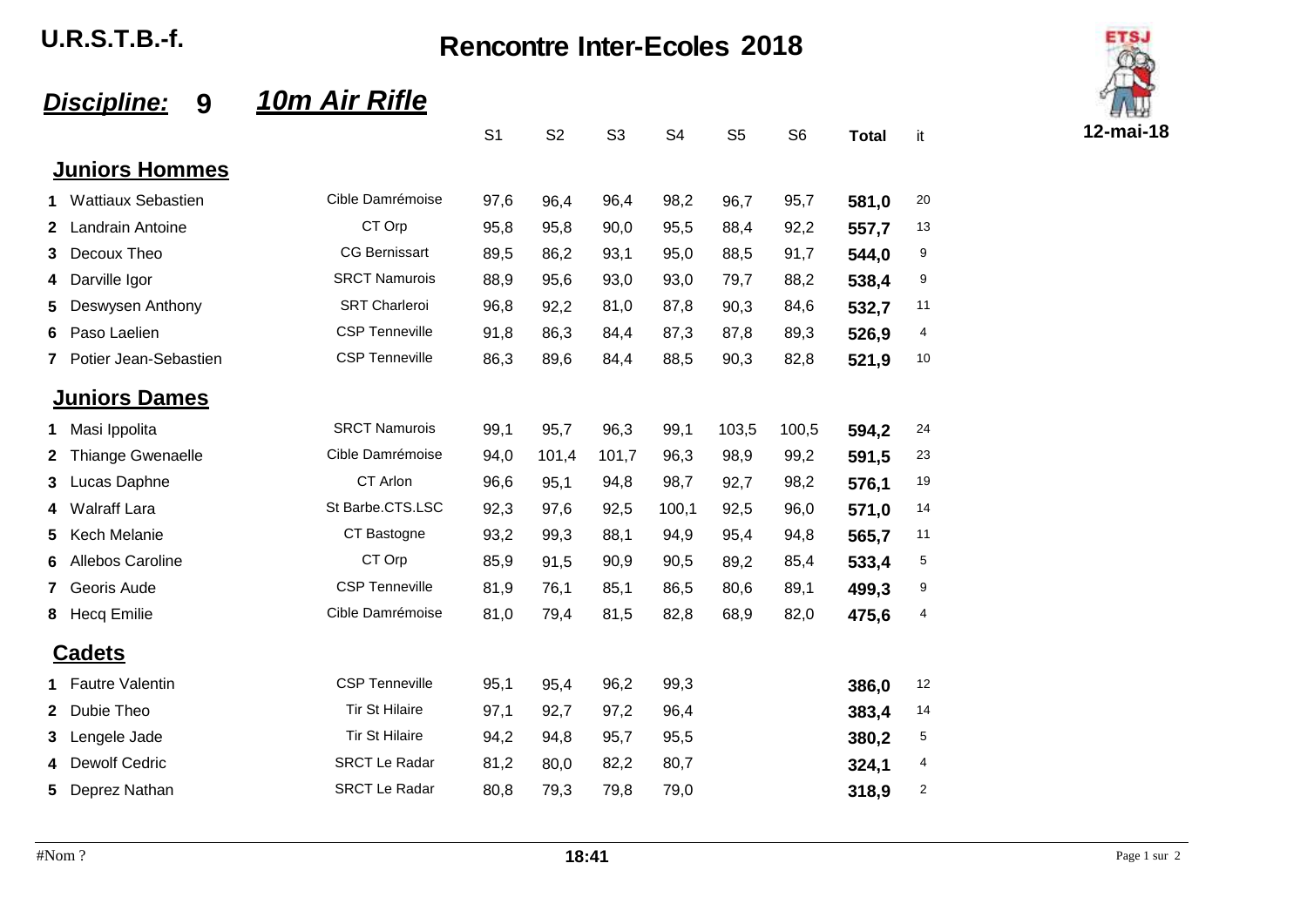U.R.S.T.B.-f. Rencontre Inter-Ecoles **2018**

# **ETS.** S1 S2 S3 S4 S5 S6 **Total** it **12-mai-18**

### *Discipline:* **9** *10m Air Rifle*

|             |                   |                      | S <sub>1</sub> | S <sub>2</sub> | S <sub>3</sub> | S <sub>4</sub> | S <sub>5</sub> | S <sub>6</sub> | Total | it             |
|-------------|-------------------|----------------------|----------------|----------------|----------------|----------------|----------------|----------------|-------|----------------|
|             | <b>Benjamins</b>  |                      |                |                |                |                |                |                |       |                |
| 1           | Lemaire Giulia    | CT Orp               | 68,0           | 73,3           | 87,4           |                |                |                | 228,7 | 3              |
|             | 2 Detre Diego     | <b>CCAT</b>          | 63,6           | 54,4           | 65,0           |                |                |                | 183,0 | $\mathbf 1$    |
|             | <b>Poussins</b>   |                      |                |                |                |                |                |                |       |                |
| $\mathbf 1$ | Delfosse Juliette | <b>SRCT Namurois</b> | 99,2           | 98,5           | 98,2           |                |                |                | 295,9 | 11             |
|             | 2 Herbillon Lana  | <b>CCAT</b>          | 95,7           | 90,2           | 98,8           |                |                |                | 284,7 | $\overline{7}$ |
|             | 3 Allebos Ethel   | CT Orp               | 85,6           | 77,9           | 82,7           |                |                |                | 246,2 | 4              |
|             | 4 Allebos Milla   | CT Orp               | 59,4           | 56,1           | 66,9           |                |                |                | 182,4 | 0              |